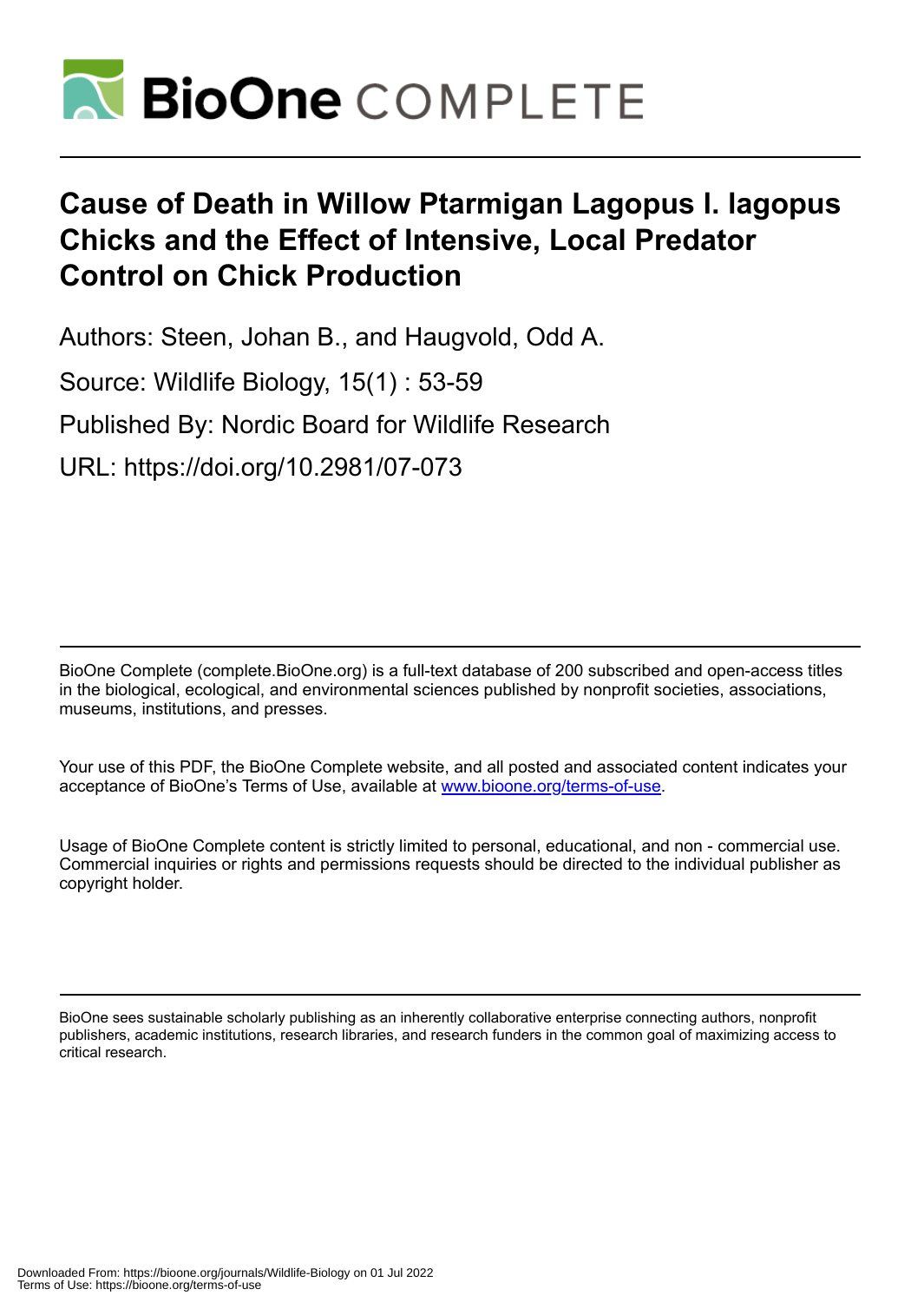# Cause of death in willow ptarmigan Lagopus l. lagopus chicks and the effect of intensive, local predator control on chick production

#### Johan B. Steen & Odd A. Haugvold

Population dynamics of willow ptarmigan *Lagopus l. lagopus* are dominated by varying numbers of successful recruits to the population. One important component that determines this number is the survival of chicks from hatching to fledging at about two weeks of age. We studied the causes of death of chicks and the effects of intensive, local predator control on chick production in two areas of south-central Norway from 1997-2004. During 1997- 2000, 253 chicks were captured and radio-tagged in a 2,000 ha area in Dalsbygda, Norway. Average survival for all years from hatching to two weeks of age was 33%. Predation accounted potentially for up to 73% of all deaths. Research-related deaths accounted for 17% of deaths, while 10% died of other natural causes than predation. In no case did disease or lack of food appear to be the ultimate cause of death. The localisation of broods could not be predicted from brood position the previous day and there was no correlation between brood behaviour and chick death.

Intensive local predator control was conducted in a 2,000 ha area in Numedal, Norway during 1998-2004. Red fox Vulpes vulpes, marten Martes martes, mink Mustela erminea, raven Corvus c. corax and hooded crow Corvus c. cornix were trapped or shot. Chick production was calculated based on pigmentation of wing feathers from all birds harvested in September. Mean chick production for all years was 3.1 chicks per two adults in the treatment area and 2.4 in an adjacent area without predator control, but the differences were not significant. In our study, therefore, predator control had no measurable effect on chick production or survival.

Key words: chick mortality, Lagopus lagopus, population dynamics, predation, willow ptarmigan

Johan B. Steen, Institute of Molecular Bioscience, University of Oslo, P.O. Box 1041 Blindern, NO-0316 Oslo, Norway - e-mail: j.b.steen@imbv.uio.no

Odd Arild Haugvold, Norwegian University of Life Sciences, 1432 Ås, Norway, e-mail: haugvold@hotmail.com

Corresponding author: Johan B. Steen

Received 4 December 2007, accepted 4 August 2008

Associate Editor: Vincent Bretagnolle

Willow ptarmigan is the most popular game bird in Norway. Approximately 100,000 people hunt them in the autumn and kill about five birds each at a considerable cost. Understanding the mechanisms governing annual variation in the harvestable population is therefore of paramount interest to the hunters as well as to the game management administration. A central question is: what can we do to increase the autumn population? In the UK highlands, management of red grouse Lagopus l. scoticus has long traditions. Rotational heather burning

 $\odot$  WILDLIFE BIOLOGY 15:1 (2009) 53

combined with parasite and predator control have yielded satisfactory results (Hudson 1992). Similar management aimed at small game has no traditionin Norway. Scattered experiments with breeding and release, heather burning, protection and predator control have been tested, but with limited success (Phillips et al. 1992). Willow ptarmigan population dynamics are dominated by varying numbers of recruits to the population (Myrberget 1984, Steen et al. 1988b). Hens lay 10-12 eggs in May/June. On average, 25% are destroyed, often by predators like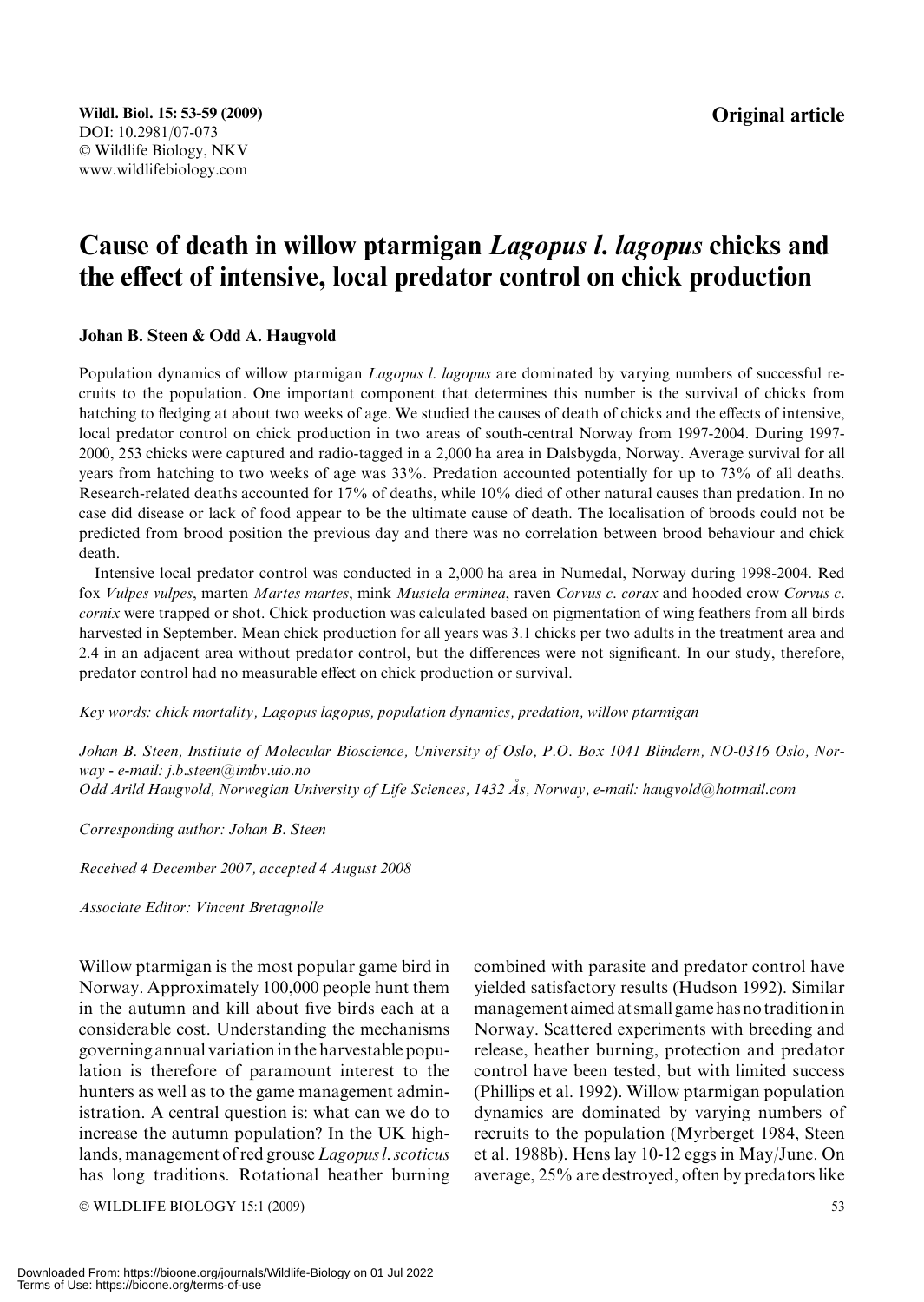hooded crows Corvus c. cornix, stoat Mustela erminea and red foxes Vulpes vulpes (Myrberget 1985). More than 95% of the remaining eggs hatch, but rarely >50% of the chicks survive until September (Myrberget 1986). Each pair, therefore, produces three young per year on average.

Some studies have suggested that environmental factors, others than predation, is the main cause of deaths. The physiology and behaviour of willow ptarmigan chicks, like that of other galliform birds, would suggest that environmental factors are all important. These birds are precocious, i.e. the chicks leave the nest once they have dried following hatching. During their first two weeks of life, they are totally dependent upon being brooded by the hen, in rare cases, also by the cock. Chicks are brooded until their body temperature reaches normal values (39-41 $^{\circ}$ C). Only then do they leave the hen to feed (Boggs et al. 1977, Pedersen & Steen 1979). During feeding, their body temperature declines and at a certain level, it prompts the chicks to return to the hen. The colder the weather, the sooner will the chicks cool off and the shorter the time available for feeding (Boggs et al. 1977). The larger the brood, the longer the chicks have to be brooded and less time will be available for feeding. In line with this strategy, Erikstad (1985) found that most chick deaths occurred during their first weeks of life. Slagsvold (1975) found a positive correlation between mean daily temperature in June (when the hens incubate) and chick survival, suggesting that the condition of the hen, and thus the quality of her eggs as well as her condition during chick brooding were of importance for the survival of chicks (Steen et al. 1988a). Erikstad & Andersen (1983) found that during summers with bad weather, survival was higher in small than in large broods presumably because small broods will have more time for feeding.

Several studies have suggested that predation is the dominant mortality factor in galliform birds as in most other small game (Steen 1995). Steen et al. (1988b) correlated annual willow ptarmigan chick production in two areas during a total of 42 years with indexes of weather and predation. There was a strong correlation between predatorindex and chick mortality, while significant correlations between indexes combining air temperature and precipitation during the first week of the chicks life could not be found. Similar results were obtained for willow ptarmigan by Holt (1952), Myrberget (1974), Hannon & Martin (2006) and Hik et al. 1986, for red

grouse (Jenkins et al. 1963, Redpath 1991), capercaille Tetrao urogallus (Wegge & Kastdalen 2007, Kauhala & Helle 2002) and pheasant Phasianus colchcus (Erlinge et al. 1984).

The primary objectives of our study are toidentify the major causes of death of willow ptarmigan chicks, and to identify brood behaviour that may predict brood localisation and thus affect predation of chicks. In conjunction with this study, we also examined the effects of local predator control on chick production through a game management experiment. We predict predation to be the main cause of death, that the dailylocalisation of broodsis unpredictable, and that predator control should lead to increased annual chick production.

### Material and methods

Both studies were carried out in rugged mountain areas with a density of willow ptarmigan broods seldom >1 per 10 ha. Chick mortality was studied in a 2,000 ha area in Dalsbygda, Mid-Norway,  $(62°35'N, 10°58'E)$  at an altitude between 1,000 and 1,300 m a.s.l. in June/July during 1997-2002. The predator control study was undertakenin a 2,000 ha area in Numedal ( $60^{\circ}24'N$ ,  $9^{\circ}00'E$ ) in southern Norway between 1,000 and 1,200 m a.s.l. during 1998-2004.

#### Chick mortality

Newly hatched willow ptarmigan chicks were located either by following radio-tagged (12 g Lotek transmitters) hens to their nests, or by using welldisciplined gordon setter bird dogs to find broods. Permission to use radio-tags was obtained from the Norwegian Animal Research Authority 5 February 2002. The transmitters used on hens had a detection range between 2 and 10 km depending on the topography. Chicks <7 days of age, weighing 12-22 g, were equipped with 0.7 g radio-transmitters (Mod. BD-2A, Holohil systems). We tried to equip 40-50 chicks with transmitters every year. During 1997- 2000, the transmitters were glued to the down coat between the shoulders with Super glue. However, as transmitters had a tendency to fall off after a few days, transmitters were secured to the skin by a minute stitch in 2001 and 2002.

Since not all chicks were tagged at the same age, different broods were not followed for the same length of time. The shortest time broods were followed was three days and the longest 19 days,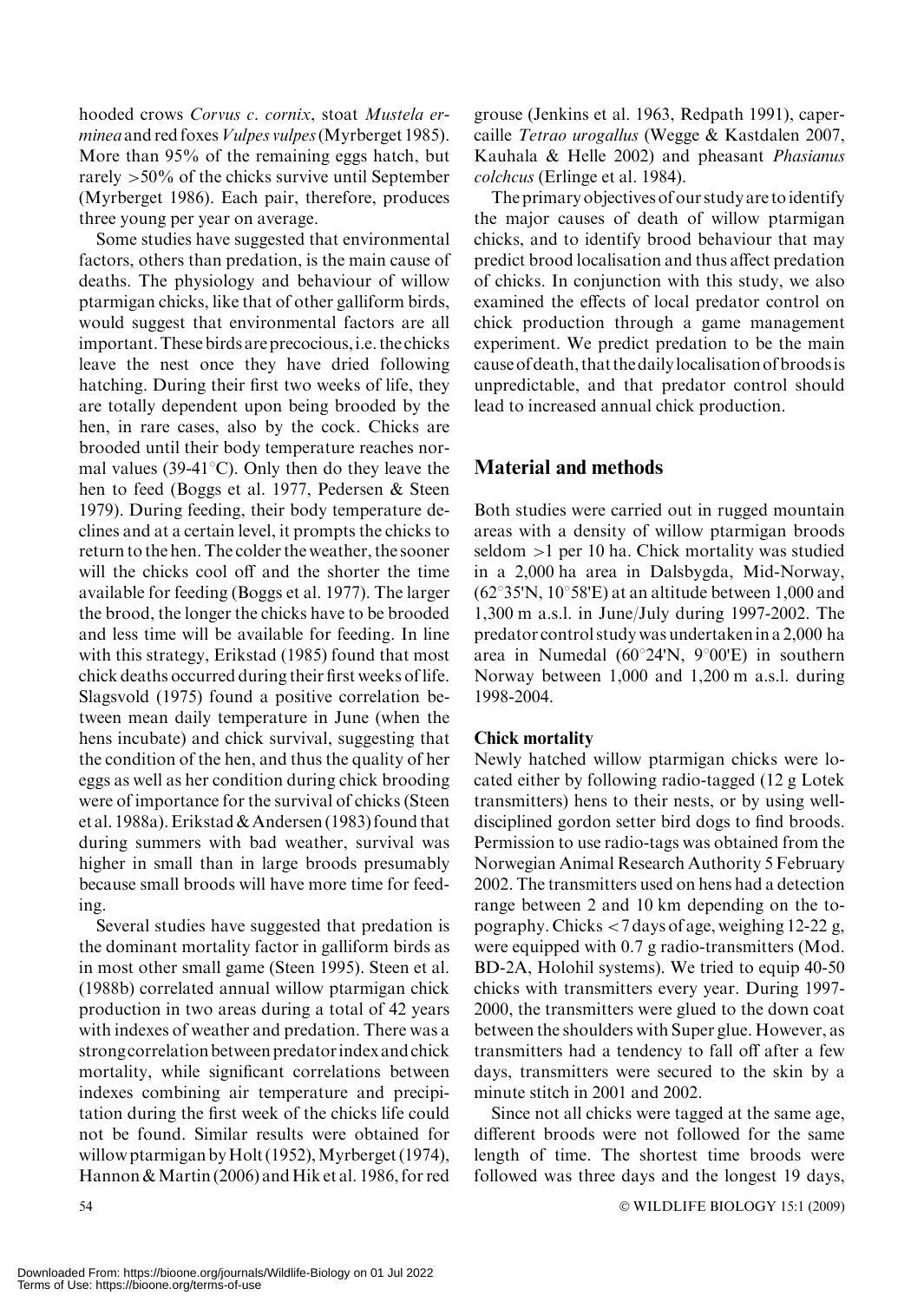while the average number of days broods were followed was 10.3 days. The transmitters lasted 3-4 weeks and had a detection distance of 100-500 m depending on the topography. A few days after fledging, we recaptured the radio-tagged chicks and removed the transmitters for use the following year.

#### Brood movement

To study whether brood localisation was predictable, broods werelocated atleast once a day.During 1998-2002, their position was recorded on GPS. Daily brood movements were determined based on the recorded brood positions. During brood localisation, we started where the brood had last been located and worked carefully from there until we localised the brood. Thus, we could determine brood movements much longer than the detection range of the transmitters. We analysed statistically whether the distance and direction of brood movement could be predicted from brood localisation the previous day as an indication of predictability of brood position.

#### Identification of predators

In some cases, we found missing transmitters together with remnants of a chick in dens of fox, stoat or mink Mustela vison. In such cases, we assumed that chicks had been killed by the den owner.We also found lost transmitters in fox faeces. In other cases, we either saw the actual killing or found speciesspecific feathers or faeces together with the transmitters. We assume that in these cases, the chicks were killed by predators.

Some transmitters could not be localised despite very intensive searching. In these cases, we assumed that they had been destroyed or removed out of range possibly by predators. This assumption is supported by the fact that we never recaptured chicks with 'dead' transmitters and never recorded transmitters to stop emitting.Chicks thatwere killed by our research activities or other natural causes than predation (see Results) were often left where they were found and checked the next days. In no case had the carcass been removed. After about a week, they had been devoured by insects. Similar results were obtained for small rodents (Steen 1995). Transmitters found without remnants of chicks were assumed to have fallen off.

#### Effect of transmitters on survival

During 1997-1999, we checked if radio-tagging influenced the survival of the chicks. This was done

- WILDLIFE BIOLOGY 15:1 (2009) 55

by tagging about half the chicks in each brood. At fledging, we flushed the brood and compared the number of chicks with the number of tagged chicks known to be in that brood.

#### Predator control and willow ptarmigan chick production

We were granted permission from the appropriate authorities to control predators on a year-round basis, including the breeding season when all game in Norway is normally protected. (Thus the term intensive predator control). Hooded crows, raven and red fox were shot on bait during winter. Stoat, mink and marten were killed in Fenn traps, mark 4, 5 or 6.A total of 200 traps were put upin 1995.Birds of prey are totally protected and were therefore not killed. Traps were usually inspected once a week fromMay untilOctober.We estimated that we spent 10-20 days, equivalent to 60-120 hours on the predator control field work annually.

The control area where no gamemanagement was conducted was of similar size and had common border with the experimental area. Both areas were surrounded by large mountain areas with the same type of ptarmigan habitat as in our areas.

Annual chick production was calculated from the number of birds in the hunting bags from the two areas and presented as young per two adults. Age was determined by inspection of pigmentation on the three outermost wing feathers according to the method of Bergerud et al. (1963).

#### Statistical analyses

A possible negative effect of the radio transmitters on survival was analysed using mixed models implemented in R (R Development Core Team 2005). We chose to use mixed models to account for the possible clutch specific probabilities to disappear. Whether achick had a transmitter ornotwas entered as a fixed factor. Clutch was modelled as random factor and was nested in year. The significance of the fixed factor was tested using analysis of variance (Crawley 2003).

To test the hypothesis that brood movement is random in order to avoid predators and that consecutive brood movements are therefore independent, we modelled the dependencies of two consecutive moved distances and angles of movement with generalised linear models (GLM) implemented in R (R Development Core Team 2005). The data were overdispersed and we have therefore chosen to use quasi error term with a log link in the analysis.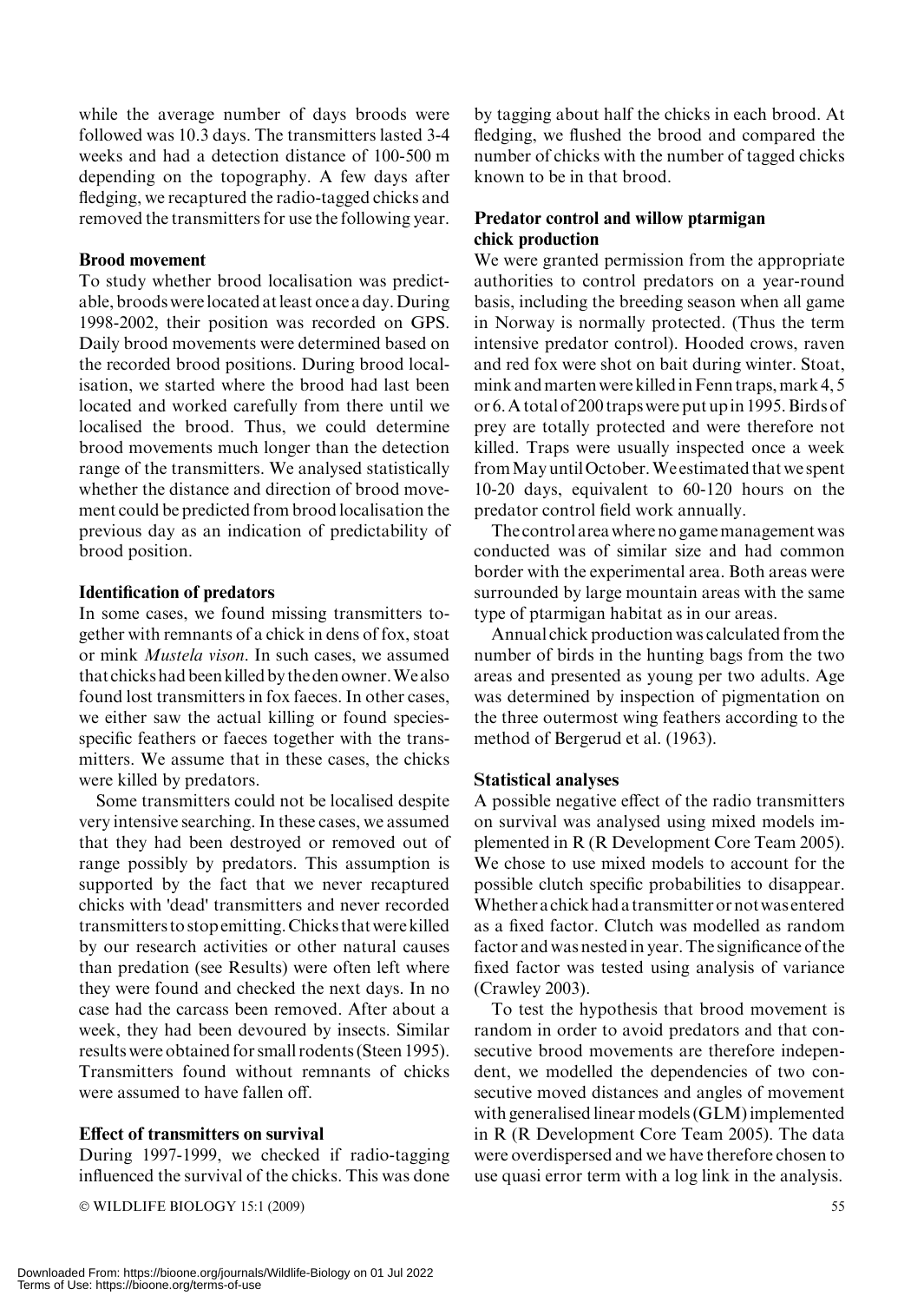Table 1. Survival of radio-tagged willow ptarmigan chicks from hatching to 2-3 weeks of age.

|           |        | Number of chicks | Survival of chicks |            |  |
|-----------|--------|------------------|--------------------|------------|--|
| Year      | Tagged | Untagged         | Tagged             | Untagged   |  |
| 1997      | 42     | 22               | $9(21\%)$          | 4(18%)     |  |
| 1998      | 34     | 31               | $17(50\%)$         | $18(58\%)$ |  |
| 1999      | 19     | 19               | 5(26%)             | 3(16%)     |  |
| All years | 95     | 72               | 31(33%)            | 25(35%)    |  |

The effects of predator control on chick production were estimated using Wilcoxen matched pair signed rank test.

## Results

#### Chick mortality

The difference in survival of tagged and untagged chicks (Table 1) was not significant  $(P>0.05)$ .

A total of 253 chicks were radio-tagged. Of these, 97 survived the experimental period while 156 (67%) disappeared during the test period (Table 2). Of these, 52 (34%) were killed by predators. In addition,  $62$  (39%) of the tags were lost, and these losses could be due to predation, destroyed tags or the inability to locate and find the tags (especially when broods can move up to 2 km in a day). Overall, predation might thus account for 34-73% of chick loss. Our research activity caused the death of another 17% while 10% died from other natural causes than predation.

Of the 52 chicks that we know were killed by predators, 11 were taken by fox, 16 by stoat, five by mink, four by long-tailed skua Stercorarius longicaudus, two by hen harrier Circus c. cyaneus, three by kestrel Falco t. tinnunculus, one by a raven, while 10 were taken by unidentified predators.

Of the 26 chicks that were killed by our activity, seven were accidentally trampled to death by the investigators, three had gotten their wing tag caught by a branch, one was killed by one of our dogs and the rest froze to death, because we disturbed the hen with newly hatched chicks too long during cold weather.

Of the 16 killed by other natural causes than predation, eight were trampled to death by domestic sheep, one drowned, two were found dead and a post-mortem indicated ruptured atrium, while five drowned during an unusually violent rainstorm in the summer of 2001. Therefore, only the last mentioned eight died from causes not related to other animals (manincluded).We had no case where disease or poor nutrition appeared to be the ultimate cause of death.

#### Brood movements

Willow ptarmigan chicks weighed 10-13 g at hatching. At this stage, they cannot reach a height  $>5$ -7 cm above the ground, but are still able to move up to 200 m during their first day of life. Some broods were foundin almost the same place for several days, others moved considerable distances. The longest one day travel was  $>2,000$  m. The mean daily movement varied from 14 to 514 m.

Table 3 shows mean total brood movement during the first 2-3 weeks of life, mean daily movement and the mean distance between first and final localisation for each year. Linear regression analysis showed no significant correlations between these parameters and chick survival.

The distance moved by each brood in consecutive days was independent  $(P>0.5)$ , and so was the angle of displacement on consecutive days  $(P>0.15)$ .

In 2001, we observed some unusual and interesting chick behaviour that, to our knowledge, has not been described earlier. In three instances, groups of chicks between 1 and 3 weeks old left their brood, possibly tempted by mild weather, and wandered off

| Table 2. Fate of 253 radio-tagged willow ptarmigan chicks from hatching to 2-3 weeks of age. |  |  |
|----------------------------------------------------------------------------------------------|--|--|
|                                                                                              |  |  |
|                                                                                              |  |  |

| Year  | Chicks tagged | Total deaths              | Predation<br>$N+disappeared$ | Research          | Other natural<br>causes    |
|-------|---------------|---------------------------|------------------------------|-------------------|----------------------------|
| 1997  | 46            | 37                        | $4 + 21$                     |                   |                            |
| 1998  | 34            |                           | $6 + 6$                      |                   |                            |
| 1999  | 39            | 22                        | $6 + 7$                      |                   |                            |
| 2000  | 38            |                           | $2 + 8$                      |                   |                            |
| 2001  | 46            | 35                        | $20 + 6$                     |                   |                            |
| 2002  | 50            | 34                        | $14 + 14$                    |                   |                            |
| Total | 253           | 156                       | $52 + 62$                    | 26                | 16                         |
|       |               | $(67\% \text{ of total})$ | $(73\% \text{ of deaths})$   | $(17%$ of deaths) | $(10\% \text{ of deaths})$ |

WILDLIFE BIOLOGY 15:1 (2009)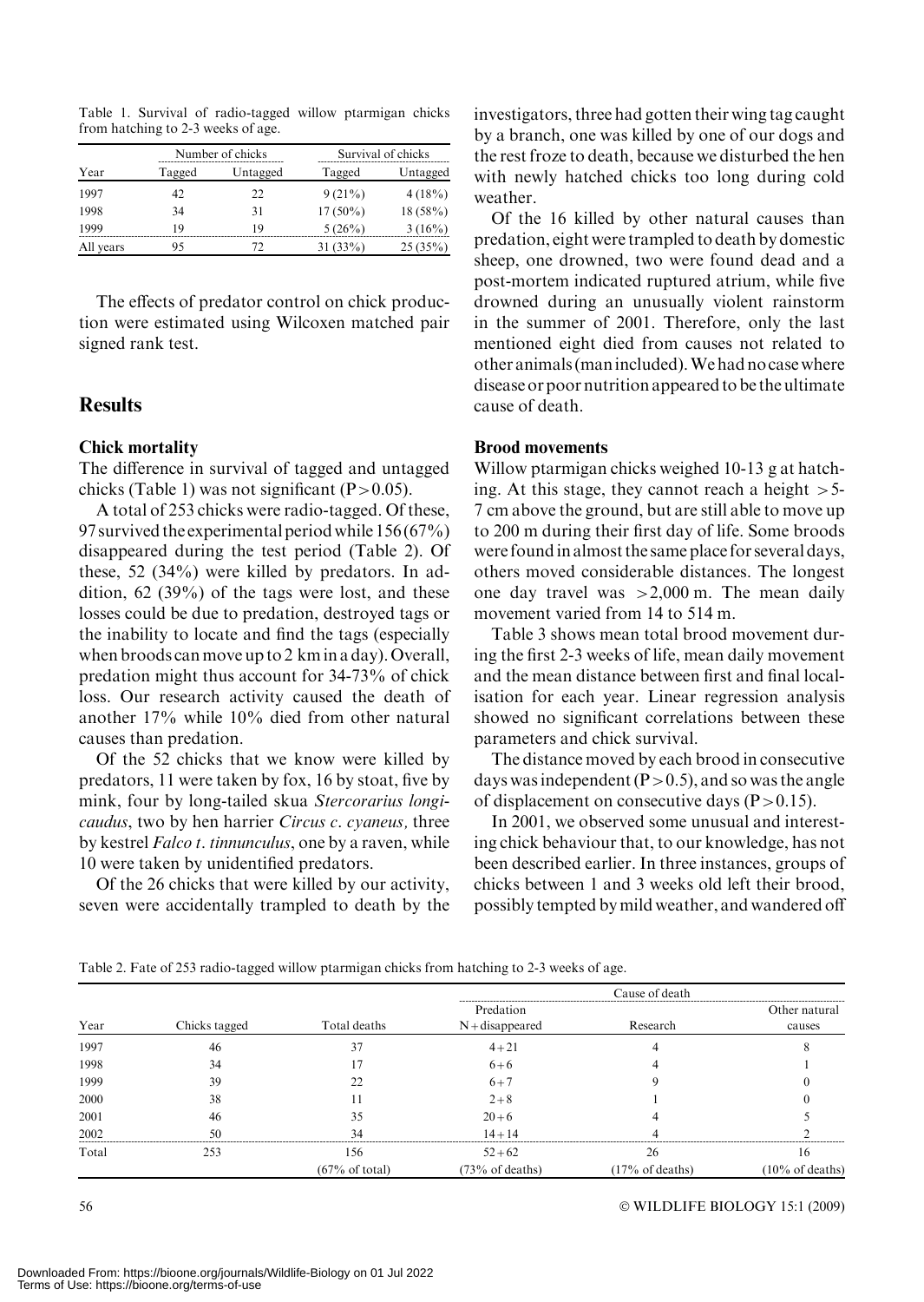Table 3. Mean total brood movement from hatching to 2-3 weeks of age, mean daily movement and distance from where the brood was first observed to where it was last located and chicks per two adults based on birds harvested in September, 1998-2002

| Mean brood displacement, m (SD) |               |             |           |                        |                  |  |  |
|---------------------------------|---------------|-------------|-----------|------------------------|------------------|--|--|
| Year                            | <b>Broods</b> | Total       | Daily     | From first<br>location | Chicks/<br>brood |  |  |
| 1998                            | 8             | 1078 (696)  | 112 (54)  | 323 (219)              | 5.1              |  |  |
| 1999                            | 5             | 2000 (966)  | 352 (135) | 144 (1124)             | 3.5              |  |  |
| 2000                            | 7             | 1568 (1224) | 143 (106) | 784 (866)              | 5.3              |  |  |
| 2001                            | 7             | 2135 (1280) | 164(64)   | 620 (769)              | 2.9              |  |  |
| 2002                            | 9             | 2704 (1467) | 266 (171) | 1506 (1323)            | 3.3              |  |  |

on their own. Three chicks eventually joined other broods while the rest, two in one group and three in another continued on their own.The excursion went well for a week and the chicks moved for several 100 m a day and appeared to thrive. However, following a violent thunderstorm, all five orphaned chicks drowned. No chick that was part of a brood died that night.

#### Predator control

Table 4 summarises the number of predators killed annually in the experimental area during our study. Table 5 lists annual chick production. Mean chick production during 1998-2004 was 3.1 for the experimental area and 2.4 for the control area. This is equivalent to an improvement in chick production of only about 30% or 0.6 chicks per brood. The difference was not statistically significant (signed ranks test). A total of 348 birds were shot in the experimental area and 354 in the control area.

#### **Discussion**

The finding that predation is the dominant cause of death in willow ptarmigan followed our main prediction. This does not imply, however, that factors like weather, disease and food quality or availability is without importance. Such factors may be proximal causes of death by rendering the chicks more susceptible to predation. Thus, Moss et al. (1990) found that parasitism increases predation on

Table 4. Number of predators killed annually in the experimental area. Years with abundant small rodents are marked with\*.

| Year    | Red fox | Mink | Marten         | Stoat | Crow | Raven |
|---------|---------|------|----------------|-------|------|-------|
| 1995*   |         | 8    | 5              | 114   |      | 2     |
| 1996    |         | 10   | 3              | 29    | 5    |       |
| 1997    | 8       |      | 2              | 15    |      | 2     |
| 1998*   | 9       |      | 4              | 61    | 12   |       |
| 1999    |         |      | 4              | 28    |      |       |
| 2000    | 5       | 6    | $\mathfrak{D}$ | 19    |      |       |
| $2001*$ | 4       |      | $\Omega$       | 12    | 8    |       |
| 2002    | 13      |      |                | 27    |      |       |
| 2003    | 8       | 11   |                | 48    |      | 3     |
| 2004    | 6       |      |                | 57    |      | 6     |

red grouse, and Hudson et al. (1992) showed that red grouse heavilyinfested by parasites weremore easily located by pointing dogs than birds which were not infested. Most likely, they would also be an easier prey to predators. Erikstad & Andersen (1983) found that willow ptarmigan chicks grew slower in summers with low temperatures and a shortage of insects than in normal summer weather. This too may indirectly influence mortality.

Willow ptarmigan chicks are exposed to a wide range of predators, some hunting mainly by sight, others by scent and some also by sound. One well known avoidance strategy in pre-fledged chicks is to freeze and rely on their excellent camouflage once an intruder/predator is spotted. However, since the chicksmust find all their food bymoving aboutin the terrain, theyleave a scent track, and at the same time, reduce the benefit from the camouflage. Further, whenwillow ptarmigan broods forage, both hen and chicks continuously emit contact calls that can be heard up to 50 m away (Wike et al. 1987).

The study of brood movements indicated that these movements are largely unpredictable, which might be a strategy that serves also to reduce predation. Other aspects of unpredictable behaviour are revealed by the placement by the hen of her nest and by the behaviour of the broods. Nests can be found in almost any type of vegetation and the behaviour of the parents holds little relationship with the number, location or age of chicks.

Table 5. Chick production (number of chicks per two adults) in the annual hunting bags. Years with abundant small rodent populations marked with\*. Numbers of birds shot are given in parenthesis.

| Year         | 1998*   | 1999    | 2000    | $2001*$  | 2002     | 2003    | 2004    |
|--------------|---------|---------|---------|----------|----------|---------|---------|
| Experimental | 4.3(19) | 2.7(47) | 3.4(12) | 5.0 (95) | 3.0(110) | 0.6(12) | 2.2(53) |
| Control area | 4.0(54) | 2.4(64) | (62)    | 3.0(50)  | 3.6(104) | 0(0)    | .6(20)  |

© WILDLIFE BIOLOGY 15:1 (2009) 57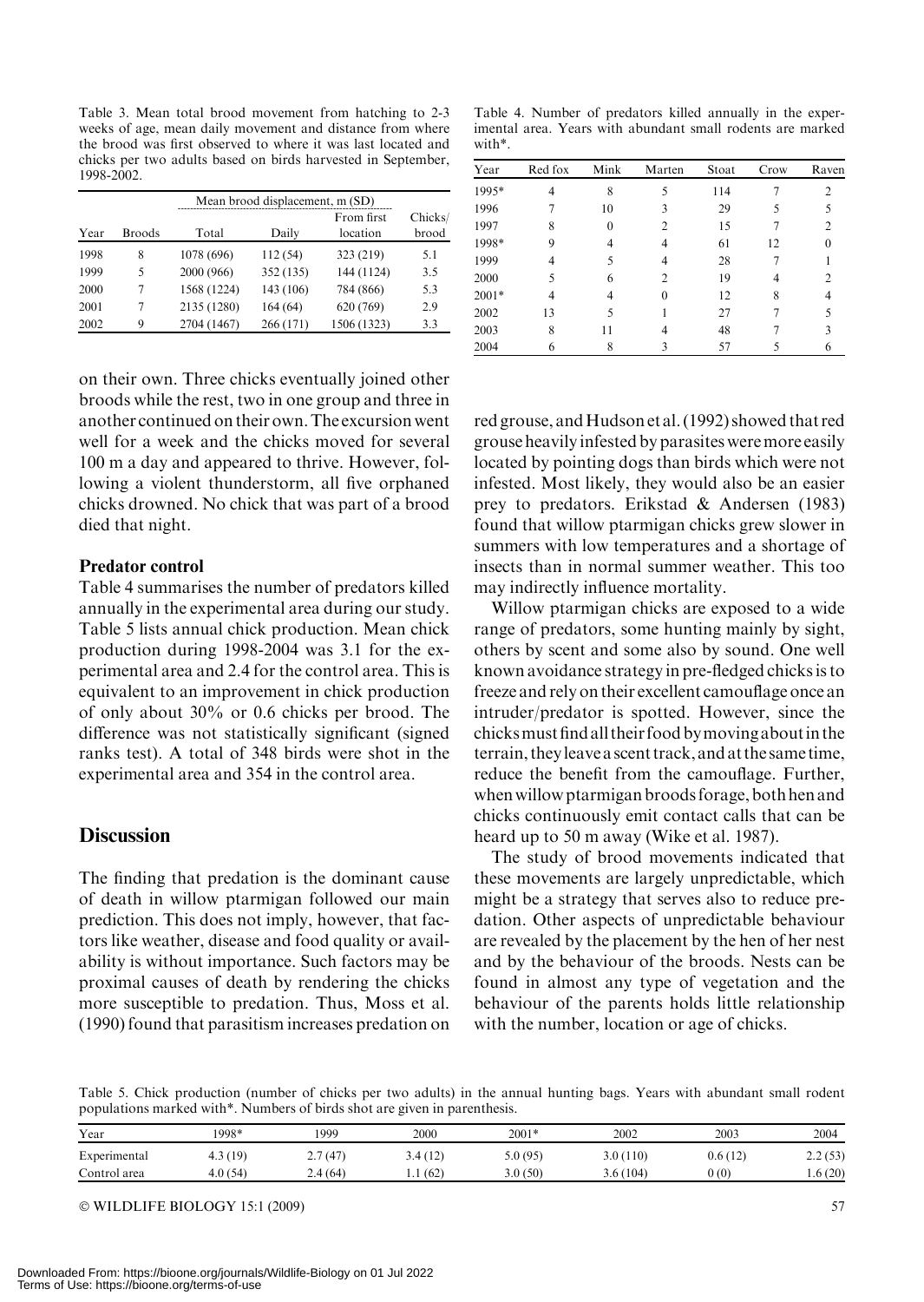If predation is the dominant cause of death of willow ptarmigan chicks, onewould expect predator control to be an efficient strategy to increase the ptarmigan population. This expectation has indeed received support. Marcstrøm et al. (1989) carried out an experiment on the effect of intensive predator control on the population of black grouse Lyrurus tetrix and capercaille. On one of two islands where predators were removed, chick production was about twice as high as on the island that was left untouched. Predator control in two areas in Finland gave similar results (Kauhala et al. 2000).

In the present experiment, we failed to detect a significant effect, despite the fact that we practised intensive and year-round predator control. We suggest that this equivocal result is due to the nature of the experiment. The areas used for predator control were relatively small, which most likely allowed immigration of predators from nearby control areas, predator abundance was not directly measured and the experiment was not replicated. Also, when we kill a predator, we most likely kill territorial individuals first, thus leaving the area open for immigrants to establish themselves. In fact, in the extreme case, predation may increase in an area where predators are controlled since the removal of one territorial individual may give room for more than one immigrant.

Predator control is efficient when carried out in areas that are isolated, either as islands or geographically. This is supported by the findings of Marcstrøm et al. (1989) that predator control on islands is quite effective in increasing the population of galliform birds. However, Parker (1984) found only a slight effect on chick production of corvid control practised on one half of an island compared to that on the other half. Hudson (1992) showed that predator control on the UK grouse moors is more efficient when practised in larger areas.

Thus, based on a cost benefit analysis, predator control would hardly be chosen as the appropriate management tool to achieve the desired population. It seems more appropriate to regulate the hunting pressure by bag limit, length of hunting season, and other regulatory means.

Acknowledgements - this investigation was funded by the Trygve Gotaas Foundation and the county governor of Hedemark. We appreciate assistance from Tord Bretten, Per Anders Elvertrø, Børge Søraas, Thomas Johansen and Iver Tanem. We acknowledge expert comments on the manuscript by Hans Christian Pedersen and Harald Steen as well as from the referees.

# **References**

- Bergerud, A.T., Peters, S.S. & McGrath, R. 1963: Determining sex and age of willow ptarmigan in New Foundland. - Journal ofWildlife Management 27: 700- 711.
- Boggs, C., Norris, E. & Steen, J.B. 1977: Behavioral and physiological temperature regulation in young chicks of the willow grouse. - Comparative Physiology Biochemistry 58A: 371-372.
- Crawley, M.J. 2003: Statistical computing. Wiley, England, pp. 669-708.
- Erikstad, K.E. 1985: Growth and survival of willow grouse chicks in relation to home range size, brood movements and habitat selection. - Ornis scandinavica 16: 181-190.
- Erikstad, K.E. & Andersen, R. 1983: The effect of weather on survival, growth rate and feeding time on willow grouse broods of different sizes. -Ornis scandinavica 14: 249-252.
- Erlinge, S., Frylestam, B., Gøranson, G., Høstedt, G., Liberg, O., Loman, J., Nilsson, I.N., von Schantz, T. & Sylven, M. 1984: Predation on brown hare and ringneck pheasant populations in southern Sweden. - Holarctic Ecology 7: 300-304.
- Hannon, S. & Martin, K. 2006: Ecology of juvenile grouse during the transition to adulthood. - Journal of Zoology 269(4): 422-433.
- Hik, D.S., Hannon, S.J. & Martin, K. 1986: Northern harrier predation on willow ptarmigan. - Wilson Bulletin 98: 597-600.
- Holt, E. 1952: Rypeproduksjon værforhold. Jeger og Fisker, Oslo, pp. 120-126. (In Norwegian).
- Hudson, P.J. 1992: Grouse in space and time. The game conservancy, Fordingbridge, UK, 225 pp.
- Hudson, P.J., Dobson, A.P. & Newborn, D.N. 1992: Do parasites make prey vulnerable to predation? Red grouse and parasites. - Journal of Animal Ecology 61: 487-492.
- Jenkins, D., Watson, A. & Miller, G.R. 1963: Population studies on the red grouse Lagopus l. lagopus in north east Scotland. - Journal of Animal Ecology 32: 317-376.
- Kauhala, K. & Helle, P. 2002: The impact of predator abundance on grouse populations in Finland - a study based on wildlife monitoring counts. - Ornis Fennica 79(1): 14-25.
- Kauhala, K., Helle, P. & Helle, E. 2000: Predator control and the density and reproductive success of grouse populations in Finland. - Ecography 23: 161-168.
- Marcstrøm, V., Kenward, R.E. & Engren, E. 1989: The impact of predation on boreal tetranoids during vole cycles: an experimental study. - Journal of Animal Ecology 57: 859-872.
- Moss, R., Trenholm, I.B. & Park, R. 1990: Parasitism, predation and survival of hen red grouse in spring. - Journal of Animal Ecology 59: 631-642.